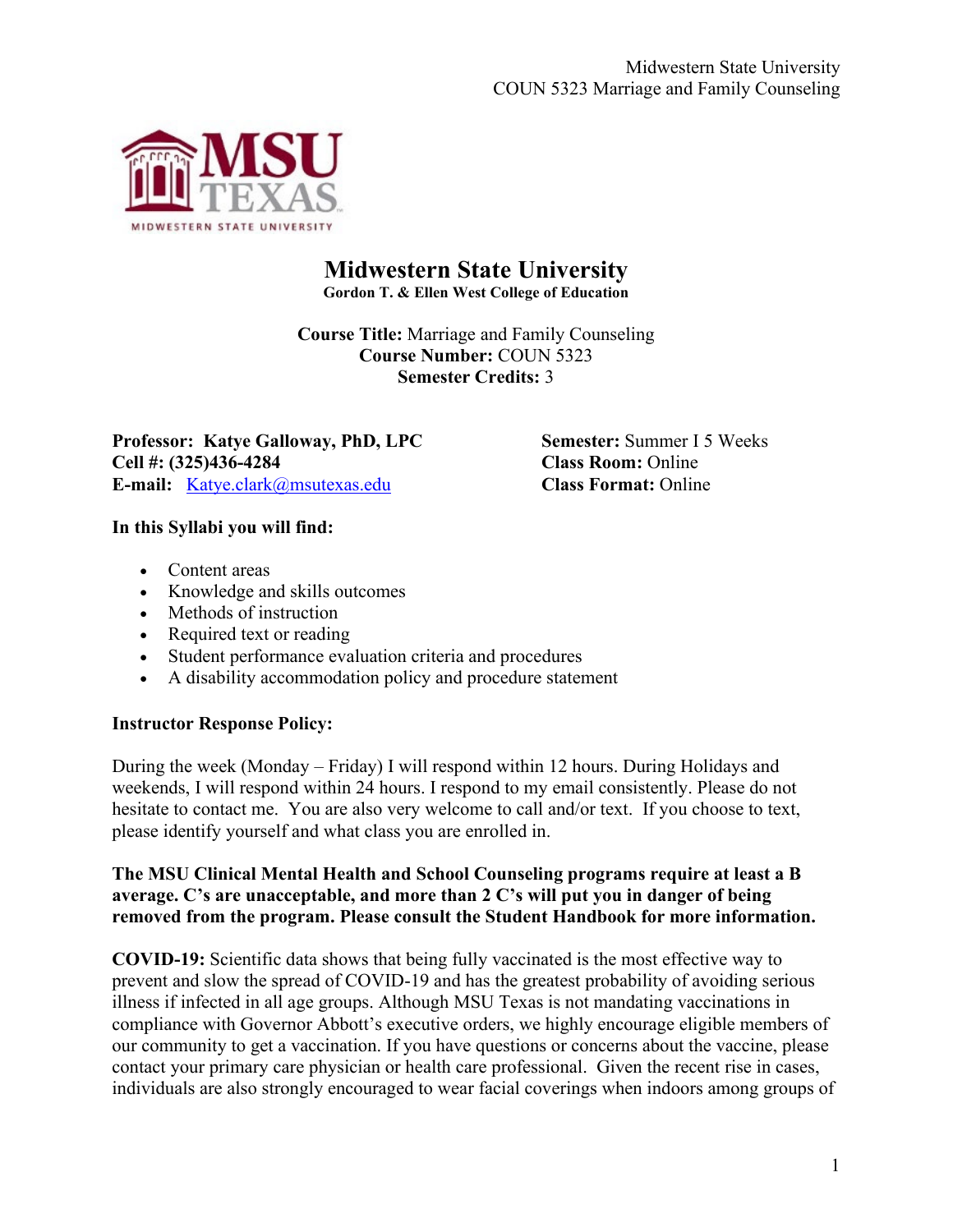people, regardless of vaccination status. Although MSU Texas is not currently requiring facial coverings, they have been an effective strategy in slowing the spread.

# **I. COURSE DESCRIPTION**

A comprehensive study of the major theories of marriage and family counseling. Skill building through media, modeling, and role playing.

### **II. COURSE RATIONALE**

Students will gain the knowledge and skills needed to begin counseling couples and families. Students will learn various approaches to helping with marriage and family conflicts related to divorce, complex family dynamics, issues surrounding children, and family violence. In addition, students will learn how to navigate the sometimes difficult issue of couples in conflict.

# **III. REQUIRED TEXTBOOK**

Gladding, S. T. (2019). *Family therapy: History, theory, and Practice*. Pearson.

### **Suggested Resources: Up to date APA 7 resources, many can be found online.**

# **IV. COURSE OBJECTIVES**

### **Knowledge and Skill Learning Outcomes: CACREP Standards**

- Section 2: 1.f. professional counseling organizations, including membership benefits, activities, services to members, and current issues
- Section 2: 2.a. multicultural and pluralistic characteristics within and among diverse groups nationally and internationally
- Section 2: 2.c. multicultural counseling competencies
- Section 2: 3.a. theories of individual and family development across the lifespan
- Section 2: 5.a. theories and models of counseling
- Section 2: 5.b. a systems approach to conceptualizing clients
- Section 2: 5.h. developmentally relevant counseling treatment or intervention plans
- Section 5C: 1.b. theories and models related to clinical mental health counseling
- Section 5C: 2.j. cultural factors relevant to clinical mental health counseling
- Section 5C: 2.k. professional organizations, preparation standards, and credentials relevant to the practice of clinical mental health counseling
- Section 5C: 2.1. legal and ethical considerations specific to clinical mental health counseling
- Section 5C: 3.e. strategies to advocate for persons with mental health issues

# **Learning Objectives**

1. Students will explore historical antecedents to the practice of family system therapy.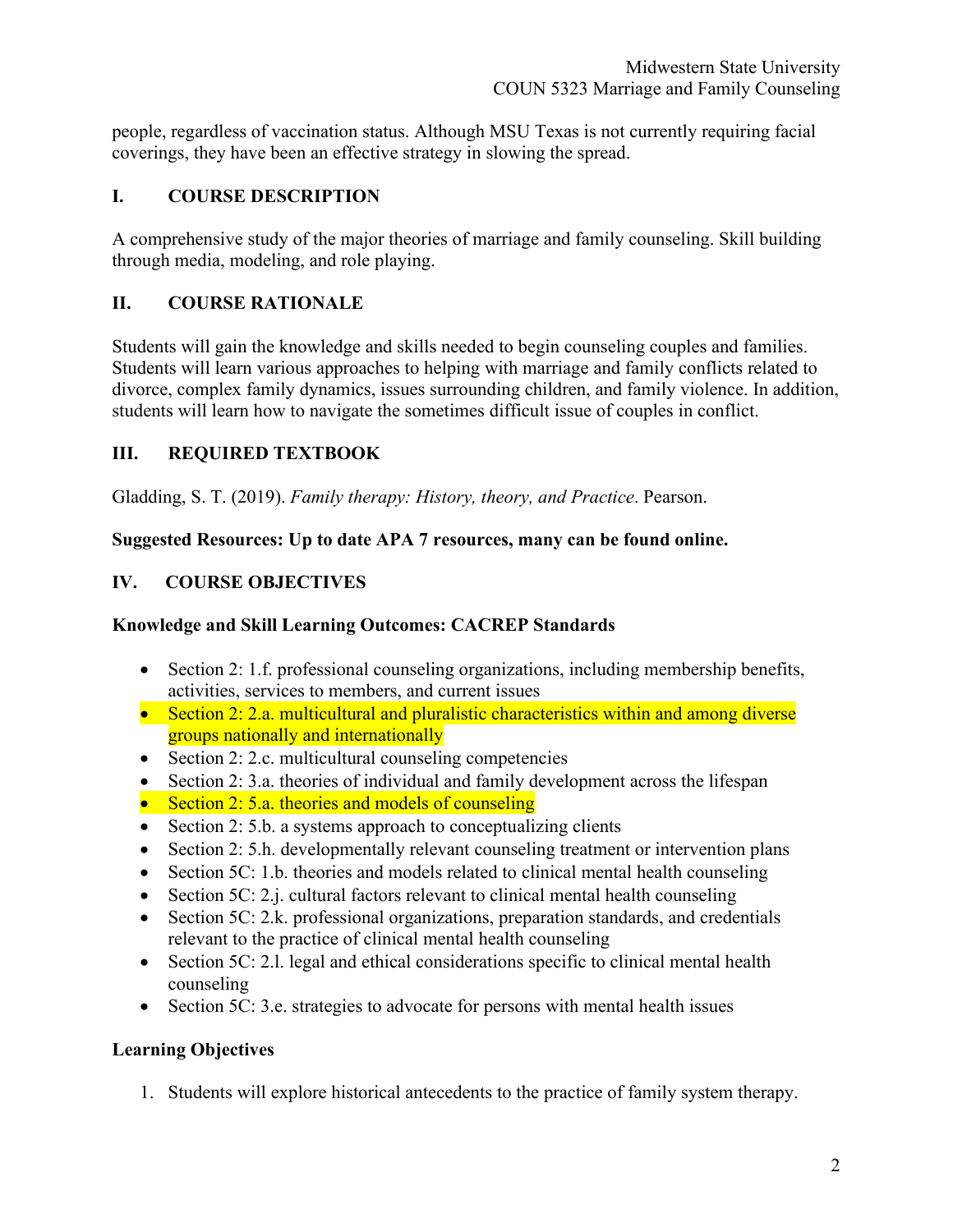- 2. Students will demonstrate an understanding of the various family systems theories.
- 3. Students will be able to identify and describe the various family counseling modalities and major theorists associated with family systems modalities.
- 4. Students will be able to understand the rationale for selecting family systems theories as appropriate modalities of intervention for working with families.
- 5. Students will be able to understand the legal and ethical considerations when engaging in family systems therapy.

# **V. COURSE EXPECTATIONS**

The Clinical Mental Health Counseling Program, its faculty, and its students adhere to the University Code of Conduct, State of Texas licensure laws and regulations, and the American Counseling Association's Code of Ethics (2014). The program has a professional responsibility to ensure that all students display ethical, professional, and personal behaviors that comply with these guidelines. Students are strongly encouraged to review, understand, and consult the [American Counseling Association website](https://www.counseling.org/resources/aca-code-of-ethics.pdf) for details related to these guidelines.

Department of Counseling students are expected to demonstrate appropriate classroom behavior, consistent with their counselor-in-training roles. Counselors-in-training are expected to convey attentiveness and respect in all professional and classroom settings.

**Online Etiquette:** It is expected that students use formal, professional language when corresponding online. It is expected that you use complete sentences, address one another with respect, follow the American Counseling Association Code of Ethics (2014), and treat all members of the class with respect.

**Diversity:** It is my intent to present material and activities that are respectful of diversity. It is also my intent that students from all perspectives and diverse backgrounds be well-served by this course, that students' learning needs be addressed both in and out of class, and that the diversity that students bring to this class be viewed as a resource, strength, and benefit. Your suggestions about how to improve the value of diversity in this course are encouraged and appreciated.

**Confidentiality:** Upholding confidentiality is a major responsibility of the student. Anything discussed during supervision, online in this class, or shared by individual students about themselves is considered confidential. Please do not share any information shared to you by other students.

**Academic Dishonesty:** Students at Midwestern State University are an essential part of the academic community and enjoy substantial freedom within the framework of the educational objectives of the institution. The freedom necessary for learning in a community so rich in diversity and achieving success toward our educational objectives requires high standards of academic integrity. Academic dishonesty has no place in an institution of advanced learning. It is each student's responsibility to know what constitutes academic dishonesty and to seek clarification directly from the instructor if necessary. Examples of academic dishonesty include,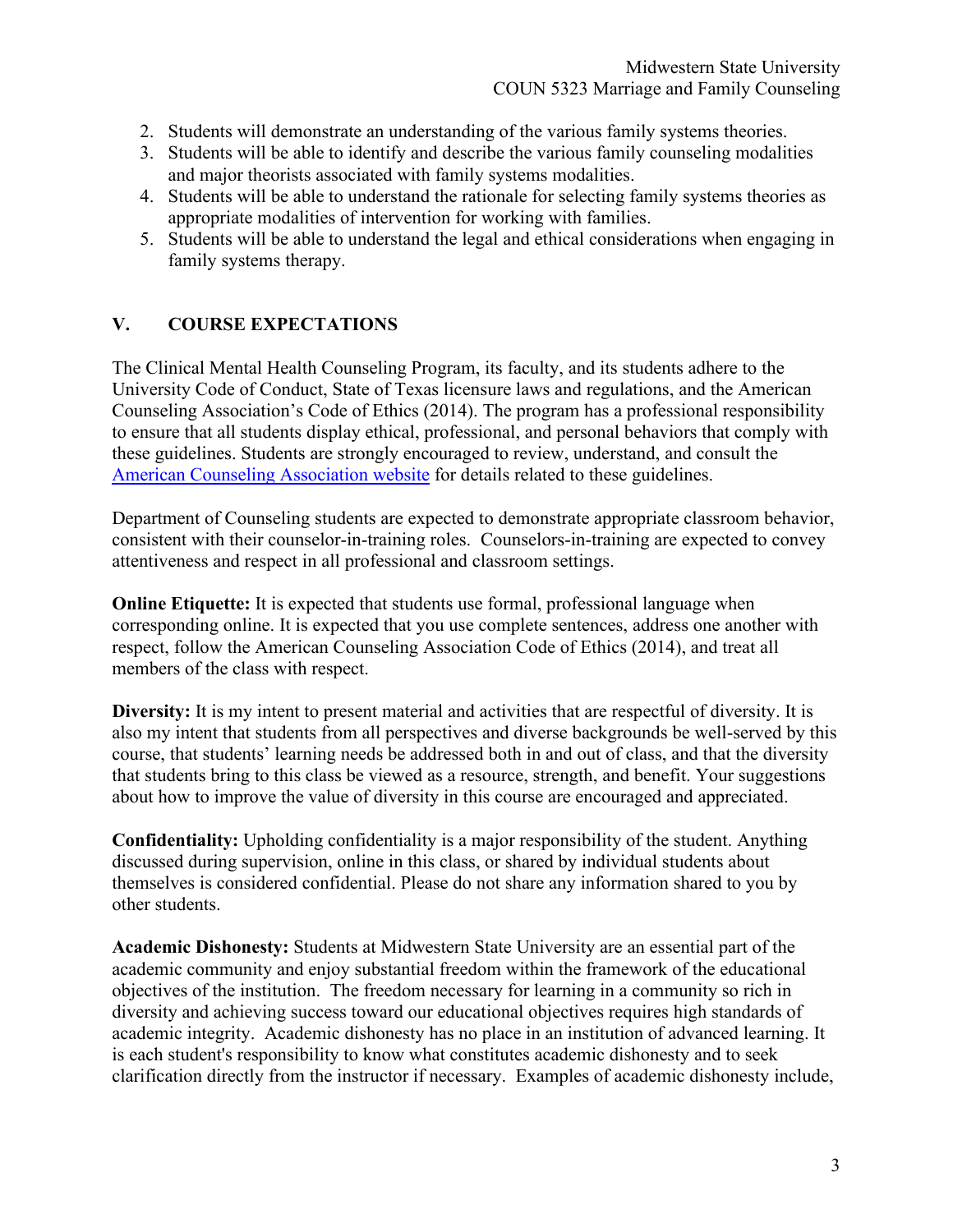but are not limited to:

- Submission of an assignment as the student's original work that is entirely or partly the work of another person.
- Failure to appropriately cite references from published or unpublished works or print/non-print materials, including work found on the World Wide Web.
- Observing or assisting another student's work.
- Multiple Submission Submitting a substantial portion or the entire same work (including oral presentations) for credit in different classes without permission or knowledge of the instructor.

**Statement of Disability:** Disability Support Services (DSS) provides services to students with disabilities to insure accessibility to university programs. DSS offers information about accommodations and disability, evaluation referral, adaptive technology training and equipment, and interpreter services for academically related purposes. If you suspect you have a disability that is impacting your academic performance or have been previously documented as a person with a disability, you will need to apply and provide documentation of that disability to the Disability Support Services. This documentation must be supplied by a qualified professional who is licensed or certified to diagnose the disability in question.

The Disability Support Services office is located in Room 168 of the Clark Student Center. If you need assistance, you can also contact them at (940) 397-4140.

**Attendance:** Class attendance is crucial to successful completion of this course since much of the training cannot be learned in textbooks. Therefore, GRADUATE STUDENTS are expected to be on time and to attend *every* session online and all required face to face classes. Tardiness, leaving early, and absences are considered evidence of lack of dependability, and are taken seriously.

**Late Work:** All papers and assignments must be turned in the day they are due. **No exceptions.** If you have an emergency please let me know in advance, and/or email me your assignment the same day it is due. Any late papers will be lowered **10%**. Late papers can only be turned in before the deadline for the following assignments. Please observe that your assignments are worth a considerable amount of points and skipping even one assignment will most likely significantly lower your grade. Please begin planning your semester schedule accordingly

# **VI. SEMESTER COURSE OUTLINE**

| <b>Class Dates</b> |                                                                                                                                                 | <b>Class Topics</b>                                                                                                                     | <b>Assignments/Reading</b>                                                                                                                                                               |  |
|--------------------|-------------------------------------------------------------------------------------------------------------------------------------------------|-----------------------------------------------------------------------------------------------------------------------------------------|------------------------------------------------------------------------------------------------------------------------------------------------------------------------------------------|--|
| 1.                 | Week of Tuesday, May 31st,<br>2022 – Sunday, June 5th, 2022                                                                                     | Class Introductions, Syllabus<br>Review, and Class Instructions.<br>Read Part One: Pages 1-152<br>٠                                     | Do Discussion Board, Post and<br>٠<br><b>Comment</b><br>Review Syllabus<br>$\bullet$<br><b>Read</b> Part One: Pages 1-152<br>٠                                                           |  |
| 2.                 | Week of Monday, June 6th,<br>2022 – Sunday, June 12th, 2022<br>2.1.f, 2.2.a, 2.2.c, 2.3.a, 2.5.a, 2.5.h,<br>5c.1.b, 5c.2.j, 5c.2.k, 5c.2.l, and | Read Part One: Pages 1-152<br>٠<br><b>History of Marriage and</b><br>٠<br><b>Family Counseling Paper</b><br><b>Appendix B Paper due</b> | <b>Do Discussion Board, Post and</b><br>$\bullet$<br><b>Comment</b><br><b>Read</b> Part One: Pages 1-152<br>٠<br><b>Complete History of Marriage</b><br>٠<br>and Family Counseling Paper |  |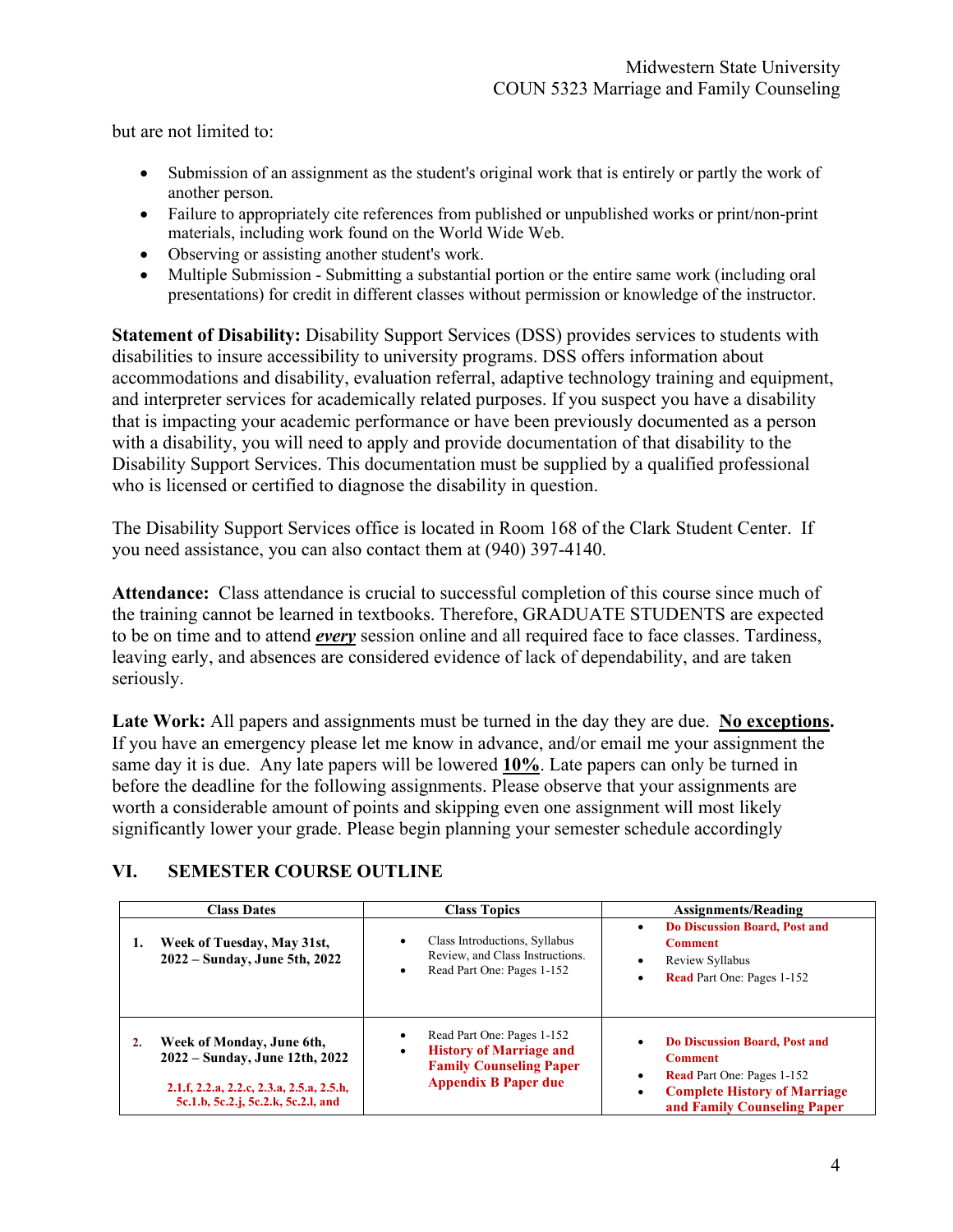### Midwestern State University COUN 5323 Marriage and Family Counseling

| <b>Class Dates</b>                                                                                                                                                      | <b>Class Topics</b>                                                                                                                                                                                                              | <b>Assignments/Reading</b>                                                                                                                                                                                                                                                                                     |  |  |
|-------------------------------------------------------------------------------------------------------------------------------------------------------------------------|----------------------------------------------------------------------------------------------------------------------------------------------------------------------------------------------------------------------------------|----------------------------------------------------------------------------------------------------------------------------------------------------------------------------------------------------------------------------------------------------------------------------------------------------------------|--|--|
| 5c.3.e.                                                                                                                                                                 | June 12 <sup>th</sup> by 11:59 pm on                                                                                                                                                                                             | Appendix B Paper due June 12 <sup>th</sup>                                                                                                                                                                                                                                                                     |  |  |
| 3.<br>Week of Monday, June 13th,<br>2022 - Sunday, June 19th, 2022                                                                                                      | D2L.<br>Read Part Two: Pages 153-358<br>$\bullet$<br><b>Work on your PowerPoint,</b><br>$\bullet$<br>and read for the Final<br>Exam.                                                                                             | by 11:59 pm on D2L.<br><b>Do Discussion Board, Post and</b><br>$\bullet$<br><b>Comment</b><br>Read Part Two: Pages 153-358<br>$\bullet$<br><b>Work on your PowerPoint, and</b><br>$\bullet$<br>read for the Final Exam.                                                                                        |  |  |
| Week of Monday, June 20th,<br>4.<br>2022 - Sunday, June 26th, 2022<br>2.2.a, 2.2.c, 2.3.a, 2.5.a, 2.5.h, 5c.1.b,<br>5c.2.j, and 5c.3.e.                                 | Read Part Two: Pages 153-358<br>$\bullet$<br><b>Conceptualizing a Client</b><br>$\bullet$<br>through Marriage and<br><b>Family Theory Appendix D</b><br>Paper due June 26 <sup>h</sup> by<br>11:59 pm on D2L and<br><b>Tk20.</b> | <b>Do Discussion Board, Post and</b><br>$\bullet$<br><b>Comment</b><br>Read Part Two: Pages 153-358<br>$\bullet$<br><b>Complete Conceptualizing a</b><br>$\bullet$<br><b>Client through Marriage and</b><br><b>Family Theory Appendix D</b><br>Paper due June 26 <sup>th</sup> by 11:59 pm<br>on D2L and Tk20. |  |  |
| Week of Monday, June 27th,<br>5.<br>2022 - Friday, July 1st, 2022<br>2.1.f, 2.2.a, 2.2.c, 2.3.a,<br>2.5.a, 2.5.b, 2.5.h, 5c.1.b, 5c.2.j,<br>5c.2.k, 5c.2.l, and 5c.3.e. | Read Part Three: Pages 359-<br>$\bullet$<br>408<br><b>Final Exam Appendix E</b><br>$\bullet$<br>due by Friday, July 1st<br>2022 by 11:59 pm on D2L.                                                                              | <b>Do Discussion Board, Post and</b><br>$\bullet$<br><b>Comment</b><br><b>Read</b> Part Three: Pages 359-408<br>$\bullet$<br><b>Complete Final Exam Appendix</b><br>$\bullet$<br>E due by Friday, July 1st 2022 by<br>11:59 pm on D2L.                                                                         |  |  |

# **VII. EVALUATION AND ASSIGNMENTS**

#### **\*\* ALL WRITTEN ASSIGNMENTS MUST BE SUBMITTED VIA D2L AND ALL WORK MUST BE COMPLETED USING THE LATEST APA EDITION STYLE.**

**Discussion Board, and Class Participation: (25 pts.)** Students are required to answer questions or complete assignments regularly related to the weekly topic. Almost every week students will be required to answer questions about the reading, topic or be asked to reflect on a particular internship experience for that week. Students may also be required to engage in short creative projects instead of questions about the readings. If there is a discussion, students are required to participate and comment on at least one other person's thread. The assignments and weekly comments are due by Sunday at 11:59 pm at the end of the week, aside from the last week. Follow directions to get full points each week. Late work will not be accepted **See Appendix A for Rubric). 2.1.f, 2.2.a, 2.2.c, 2.3.a, 2.5.a, 2.5.b, 2.5.h, 5c.1.b, 5c.2.j, 5c.2.k, 5c.2.l, and 5c.3.e.**

**History of Marriage and Family Counseling Paper**: **(20 pts.)** Students will write an academic paper regarding the history of marriage and family counseling. Students will address the following areas within the paper, introduction to the assignment, history of marriage and family counseling, multicultural considerations, professional organizations within marriage and family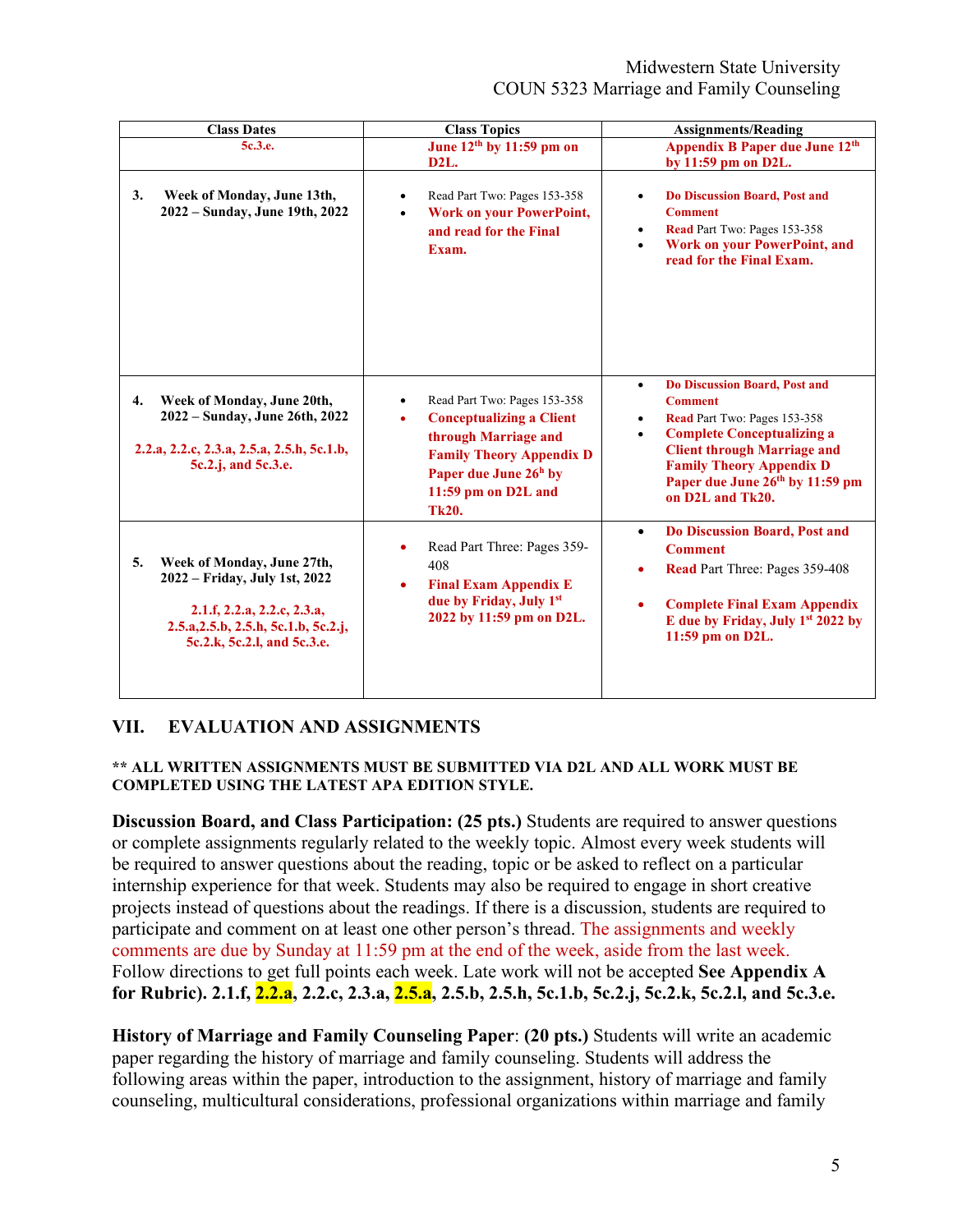counseling, and ethics for marriage and family counseling. Students will utilize the outline located within Appendix B as well as the template located within D2L shell. Students will write their paper in APA 7 formatting, using appropriate grammar, and academic writing. **(See Appendix B for Rubric). 2.1.f, 2.2.a, 2.2.c, 2.3.a, 2.5.a, 2.5.h, 5c.1.b, 5c.2.j, 5c.2.k, 5c.2.l, and 5c.3.e.**

**Conceptualizing a Client through Marriage and Family Theory: (20 pts.)** Students will create a PowerPoint to discuss conceptualizing a marriage or family client through the theory of their choice. Students will choose one of the theories within chapters seven through 16 of their textbook. Students will utilize a fictional marriage or family client for this assignment. Students may use fictional characters from a book, tv show, or movie. Students will give a brief summary of their fictional client of choice. Students will the PowerPoint template located within D2L and the outline within Appendix C. Students will write about their client of choice, theory of choice, multicultural and cultural factors, treatment and intervention, and advocacy (**See Appendix C for Rubric). 2.2.a, 2.2.c, 2.3.a, 2.5.a, 2.5.h, 5c.1.b, 5c.2.j, and 5c.3.e.**

**Final Exam: (35 pts.)** Students will complete the final exam. You will have 120 minutes to complete. Each student has two attempts, the best of the attempts will be kept. The content of the exam will come from chapters 1-18 of the course textbook **(See Appendix E for Rubric). 2.1.f, 2.2.a, 2.2.c, 2.3.a, 2.5.a, 2.5.b, 2.5.h, 5c.1.b, 5c.2.j, 5c.2.k, 5c.2.l, and 5c.3.e.**

| 1. Discussion Board, and Class Participation                   |    |
|----------------------------------------------------------------|----|
| 2. History of Marriage and Family Counseling Paper             | 20 |
| 3. Conceptualizing a Client through Marriage and Family Theory | 20 |
| 4. Final Exam                                                  | 35 |
|                                                                |    |

Total Points 100

#### **Grade Classifications:**

 $A = 90-100$  $B = 80-89$  $C = 70-79$  $D = 60-69$  $F = 59$  or Below

#### **VIII. DEPARTMENT OF COUNSELING STATEMENT OF EXPECTATIONS**

The counselor education program is charged with the dual task of nurturing the development of counselors-in-training and ensuring quality client care. In order to fulfill these dual responsibilities, faculty must evaluate students based on their academic, professional, and personal qualities. A student's progress in the program may be interrupted for failure to comply with academic standards or if a student's interpersonal or emotional status interferes with training-related requirements. For example, in order to ensure proper training and client care, a counselor-in-training must abide by relevant ethical codes and demonstrate professional knowledge, technical and interpersonal skills, professional attitudes, and professional character.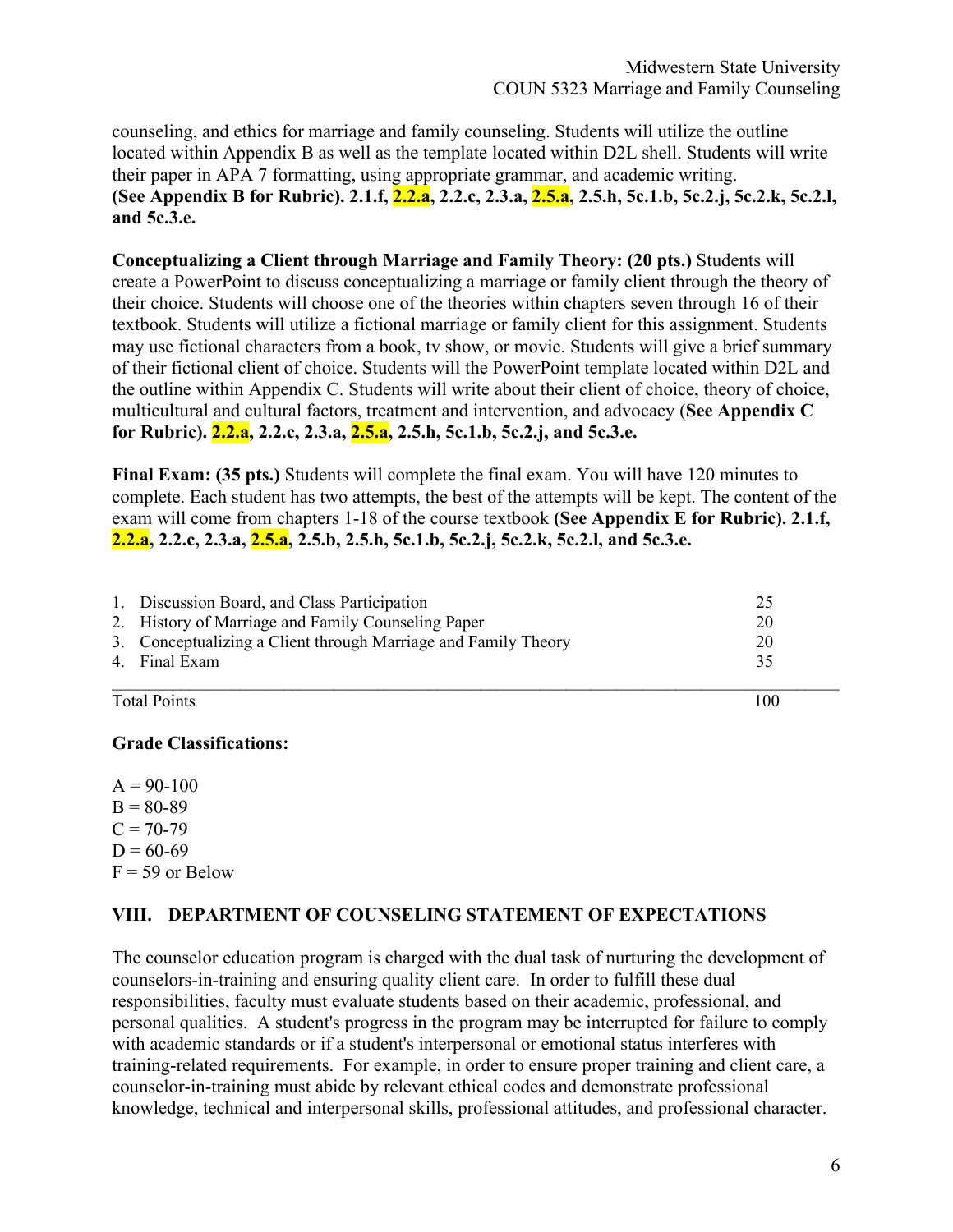These factors are evaluated based on one's academic performance and one's ability to convey warmth, genuineness, respect, and empathy in interactions with clients, classmates, staff, and faculty. Students should demonstrate the ability to accept and integrate feedback, be aware of their impact on others, accept personal responsibility, and be able to express feelings effectively and appropriately. For further clarification on review and retention refer to the handbook.

**Classroom Behaviors:** Department of Counseling students are expected to demonstrate appropriate classroom behavior, consistent with their counselor-in-training roles. Counselors-intraining are expected to convey attentiveness and respect in all professional and classroom settings. Specifically, these include:

- Avoiding tardiness and late arrival to class.
- Being attentive and participative in class and online.
- Not using cell phones and text messaging during class.
- Not surfing the web, emailing, tweeting, or using instant messaging (IM) during class.
- Minimizing eating and disruptive snacking during class.
- Avoiding personal conversations with students during class, which are disruptive to fellow students and the learning environment.

# **IX. STUDENT ETHICS AND OTHER POLICY INFORMATION**

**Ethics:** For further information about Midwestern State University's policies regarding student ethics and conduct, please contact 940-397-4135 (Student Support Services).

**Special Notice:** Students whose names do not appear on the class list will not be permitted to participate (take exams or receive credit) without first showing proof of registration (Schedule of Classes and Statement of Account).

**Campus Carry:** Senate Bill 11 passed by the 84th Texas Legislature allows licensed handgun holders to carry concealed handguns on campus, effective August 1, 2016. Areas excluded from concealed carry are appropriately marked, in accordance with state law. For more information regarding campus carry, please refer to the University's webpage at: [Campus Carry.](https://msutexas.edu/campus-carry/index.php#:%7E:text=The%20law%20does%20NOT%20allow%20open%20carry%20on%20campus.&text=It%20is%20now%20%E2%80%94%20and%20will,%2C%20sidewalks%2C%20walkways%2C%20etc.) As this is an online class, this policy should not apply, but please familiarize yourself with this and other campus policies. **Please note, open carry of handguns, whether licensed or not, and the carrying of all other firearms, whether open or concealed, are prohibited on campus.**

**Limited Right to Intellectual Property:** By enrolling in this course, the student expressly grants MSU a "limited right" in all intellectual property created by the student for the purpose of this course. The "limited right" shall include but shall not be limited to the right to reproduce the student's work product in order to verify originality and authenticity, and for educational purposes.

**Midwestern State University Mission Statement:** MSU is a leading public liberal arts university committed to providing students with rigorous undergraduate and graduate education in the liberal arts and the professions. Through an emphasis upon teaching, augmented by the opportunity for students to engage in research and creative activities alongside faculty and to participate in co-curricular and service programs, Midwestern State prepares its graduates to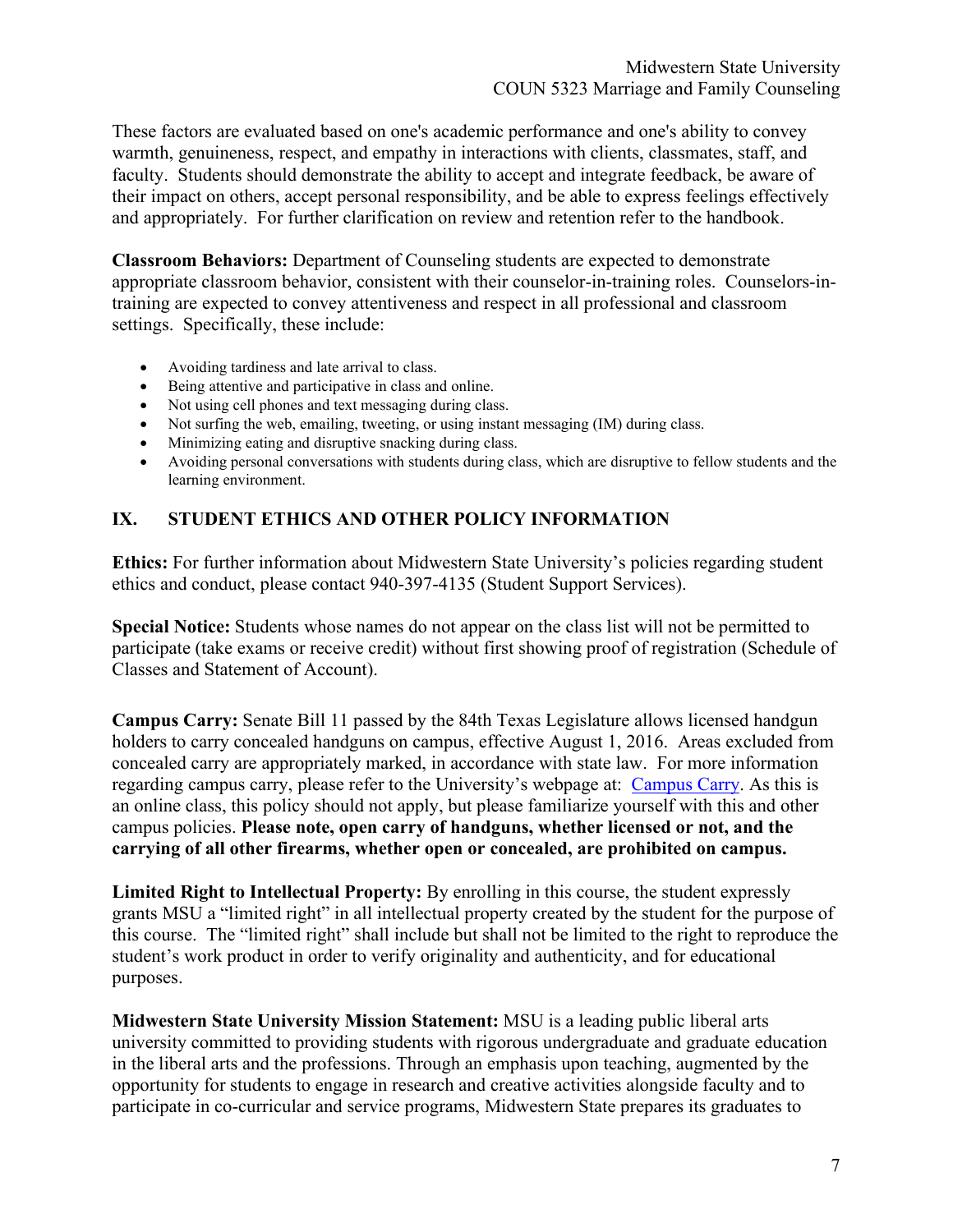embark upon their careers or pursue advanced study. The university's undergraduate education is based upon a comprehensive arts and sciences core curriculum. The understanding that students gain of themselves, others, and the social and natural world prepares them to contribute constructively to society through their work and through their private lives.

#### **Midwestern State University Values:**

- 1. Excellence in teaching, learning, scholarship, and artistic production
- 2. Intellectual curiosity and integrity
- 3. Critical thinking<br>4. Emotional and p
- 4. Emotional and physical well-being<br>5. Mutual respect, civility, and cooper
- Mutual respect, civility, and cooperation
- 6. Social justice
- 7. Civic service
- 8. Stewardship of the environment, and of financial and human resources
- 9. A safe, attractive, and well-designed campus

#### **Midwestern State University Counseling Program Objectives:**

- Reflect current knowledge and projected needs concerning counseling practice in a multicultural and pluralistic society
- Reflect input from all persons involved in the conduct of the program, including counselor education program faculty, current and former students, and personnel in cooperating agencies
- Address student learning
- Written so they can be evaluated

#### **Please refer to your Clinical Mental Health student handbook, and or your practicum and internship manual located within the D2L shell for review.**

**Desire-to-Learn (D2L):** Extensive use of the MSU D2L program is a part of this course. Each student is expected to be familiar with this program as it provides a primary source of communication regarding assignments, examination materials, and general course information. You can log into [D2L](https://d2l.msutexas.edu/d2l/login) through the MSU Homepage. If you experience difficulties, please contact the technicians listed for the program or contact your instructor.

#### **Important Dates:**

Please keep up to date with your current academic calendar to be sure not to miss important deadlines. Check dates on [Academic Calendar.](https://msutexas.edu/registrar/calendars.php) Refer to: [Drops, Withdrawals & Void](https://msutexas.edu/student-life/dean/withdrawal.php)

**Online Computer Requirements:** Taking an online class requires you to have access to a computer (with Internet access) to complete and upload your assignments. It is your responsibility to have (or have access to) a working computer in this class. *Assignments and tests are due by the due date, and personal computer technical difficulties will not be considered reason for the instructor to allow students extra time to submit assignments, tests, or discussion postings.* Computers are available on campus in various areas of the buildings as well as the Academic Success Center. **Your computer being down is not an excuse for missing a deadline!!** There are many places to access your class! Our online classes can be accessed from any computer in the world that is connected to the internet. Contact your instructor immediately upon having computer trouble. If you have technical difficulties in the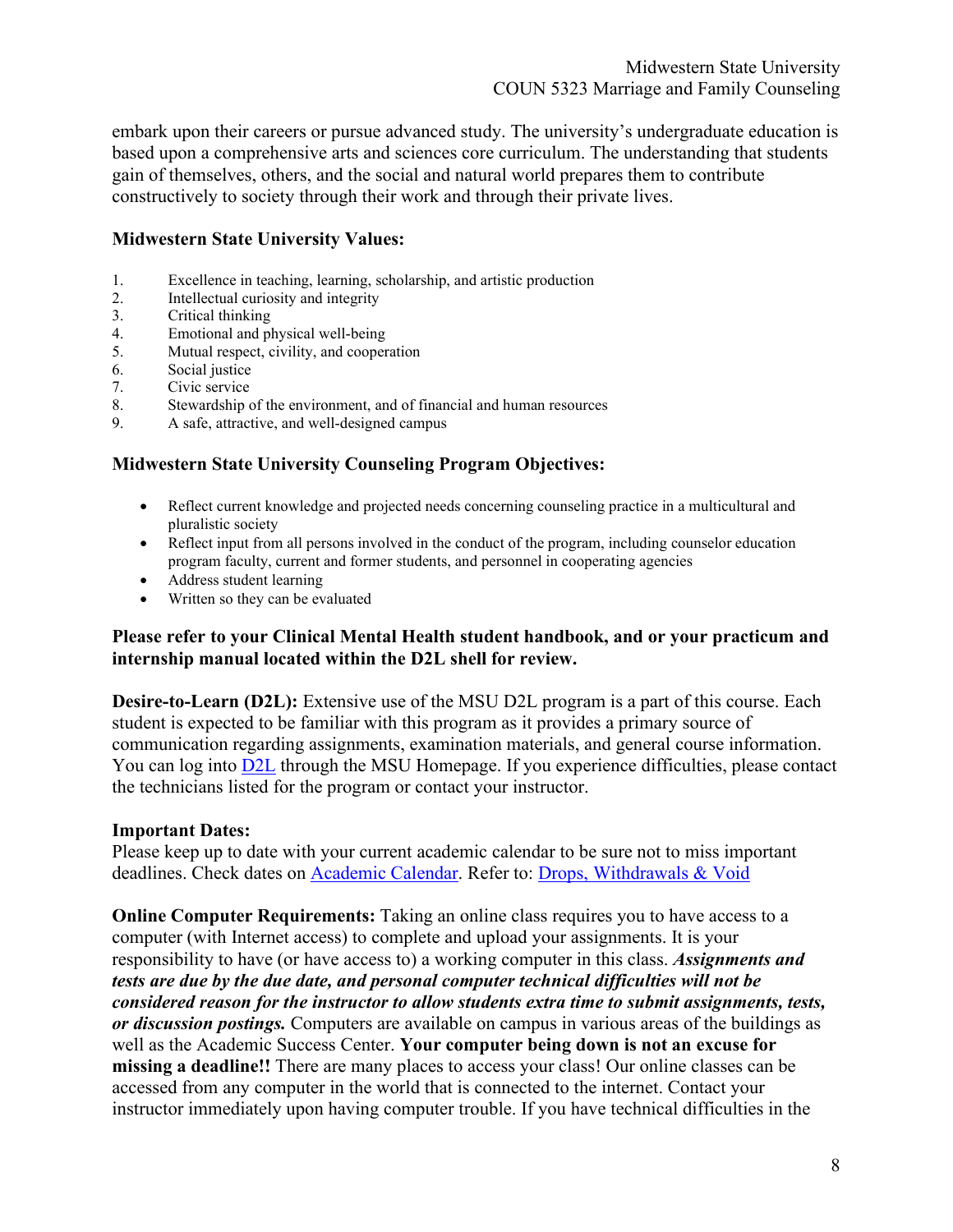course, there is also a student helpdesk available to you. The college cannot work directly on student computers due to both liability and resource limitations however they are able to help you get connected to our online services. For help, log into [D2L](https://d2l.msutexas.edu/d2l/login)**.** 

**Change of Schedule:** A student dropping a course (but not withdrawing from the University) within the first 12 class days of a regular semester or the first four class days of a summer semester is eligible for a 100% refund of applicable tuition and fees. Dates are published in the [Schedule of Classes](https://msutexas.edu/registrar/schedule/) each semester.

**Refund and Repayment Policy:** A student who withdraws or is administratively withdrawn from Midwestern State University (MSU) may be eligible to receive a refund for all or a portion of the tuition, fees and room/board charges that were paid to MSU for the semester. However, if the student received financial aid (federal/state/institutional grants, loans and/or scholarships), all or a portion of the refund may be returned to the financial aid programs. As described below, two formulas (federal and state) exists in determining the amount of the refund. (Examples of each refund calculation will be made available upon request).

**Smoking/Tobacco Policy:** College policy strictly prohibits the use of tobacco products in any building on campus. Adult students may smoke only in the outside designated-smoking areas at each location.

**Alcohol and Drug Policy:** To comply with the Drug Free Schools and Communities Act of 1989 and subsequent amendments, students and employees of Midwestern State are informed that strictly enforced policies are in place which prohibits the unlawful possession, use or distribution of any illicit drugs, including alcohol, on university property or as part of any university-sponsored activity. Students and employees are also subject to all applicable legal sanctions under local, state and federal law for any offenses involving illicit drugs on University property or at University-sponsored activities.

**Grade Appeal Process:** Update as needed. Students who wish to appeal a grade should consult the Midwestern State University [MSU Catalog](https://msutexas.edu/registrar/catalog/)

**Notice:** Changes in the course syllabus, procedure, assignments, and schedule may be made at the discretion of the instructor.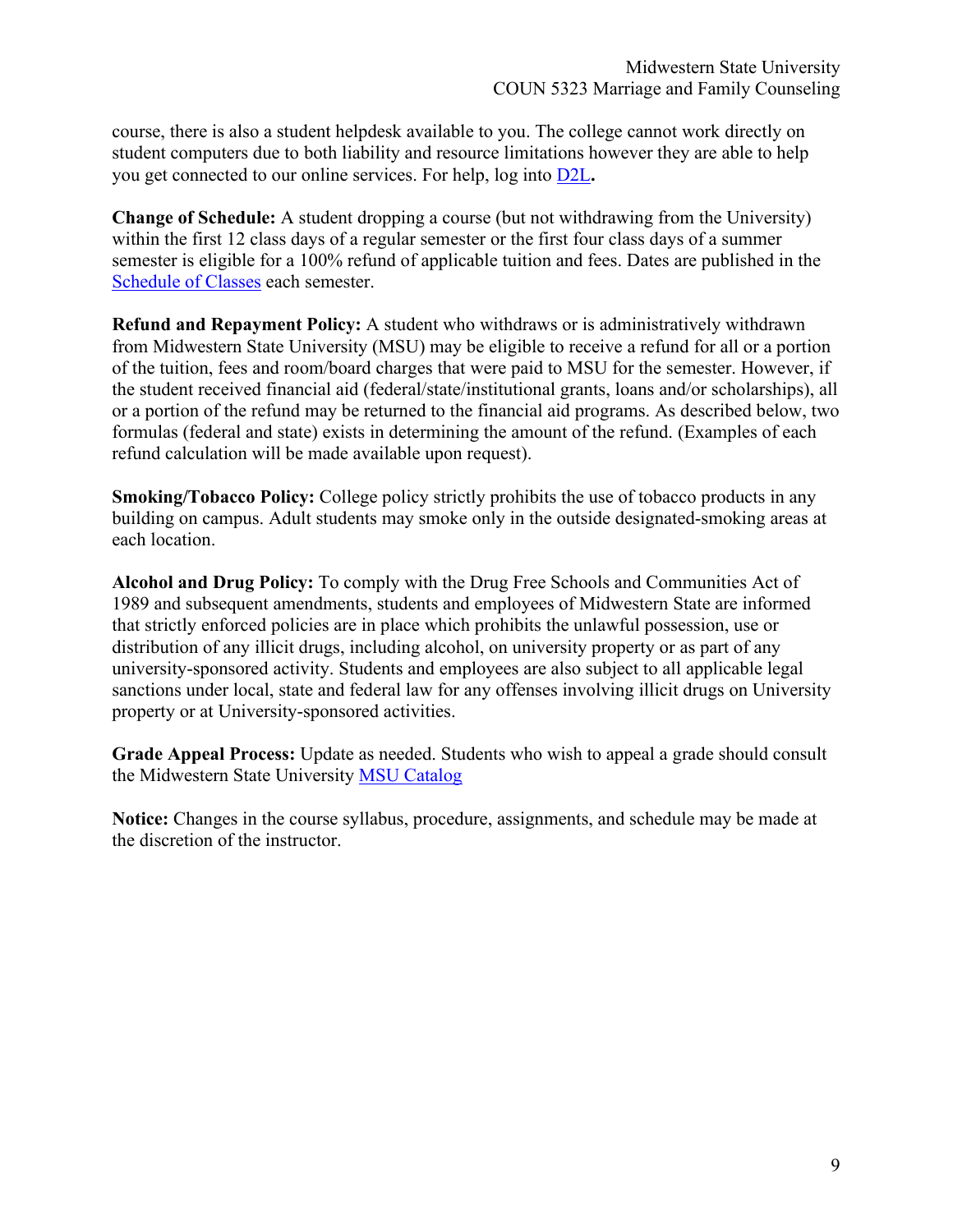### **X. RESOURCES**

American Counseling Association. (2014). *2014 ACA Code of Ethics.* Retrieved from <https://www.counseling.org/resources/aca-code-of-ethics.pdf>

American Psychiatric Association. (2013). *Diagnostic and statistical manual of mental disorders (5th ed.).* Author.

American Psychological Association. (2020). *2020 APA Publication Manual.* Retrieved from <https://apastyle.apa.org/products/publication-manual-7th-edition-spiral>

Council for Accreditation of Counseling and Related Educational Programs. (2016). *2016 CACREP Standards.* Retrieved from [https://www.cacrep.org/for-programs/2016](https://www.cacrep.org/for-programs/2016-cacrep-standards/) [cacrep-standards/](https://www.cacrep.org/for-programs/2016-cacrep-standards/)

United States National Library of Medicine, & National Institutes of Health. (n.d.). *National Center for Biotechnology Information.* Retrieved from <https://www.ncbi.nlm.nih.gov/pmc/>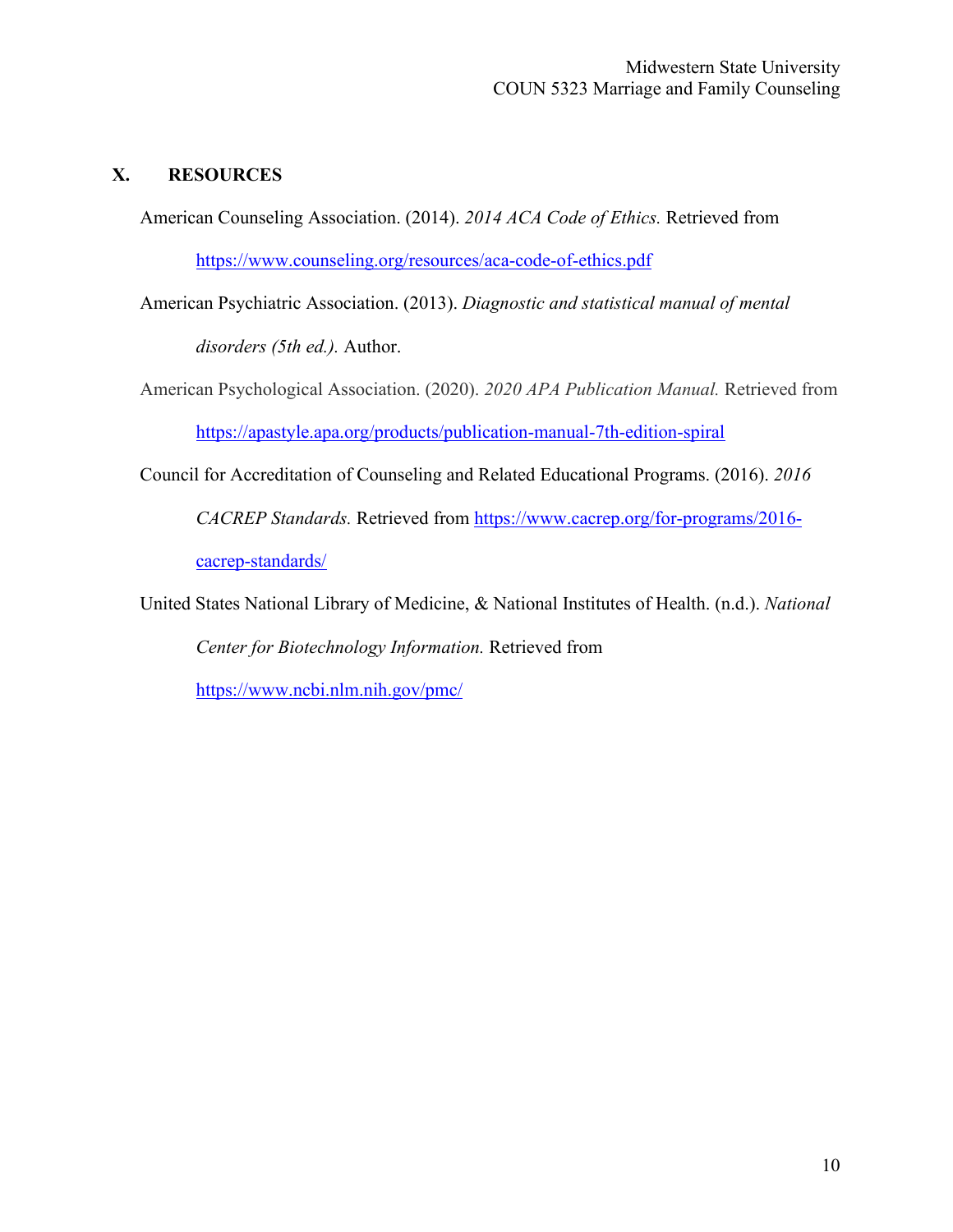# **XI. APPENDENCIES**

**Appendix A**

**Discussion Board, and Class Participation: (25 pts.)**

**Students will receive participation points each week that goes into their final grade.**

**Rubric of Discussion Board Rubric: (Possible 25 Pts.)**

| <b>Points Earned</b> | Week                    | <b>Comments</b> |
|----------------------|-------------------------|-----------------|
|                      | Week $1(5$ pts)         |                 |
|                      | Week $2(5$ pts)         |                 |
|                      | Week $3(5$ pts)         |                 |
|                      | Week $4(5 \text{ pts})$ |                 |
|                      | Week $5(5$ pts)         |                 |

**Total Points Earned \_\_\_\_ / 25 points**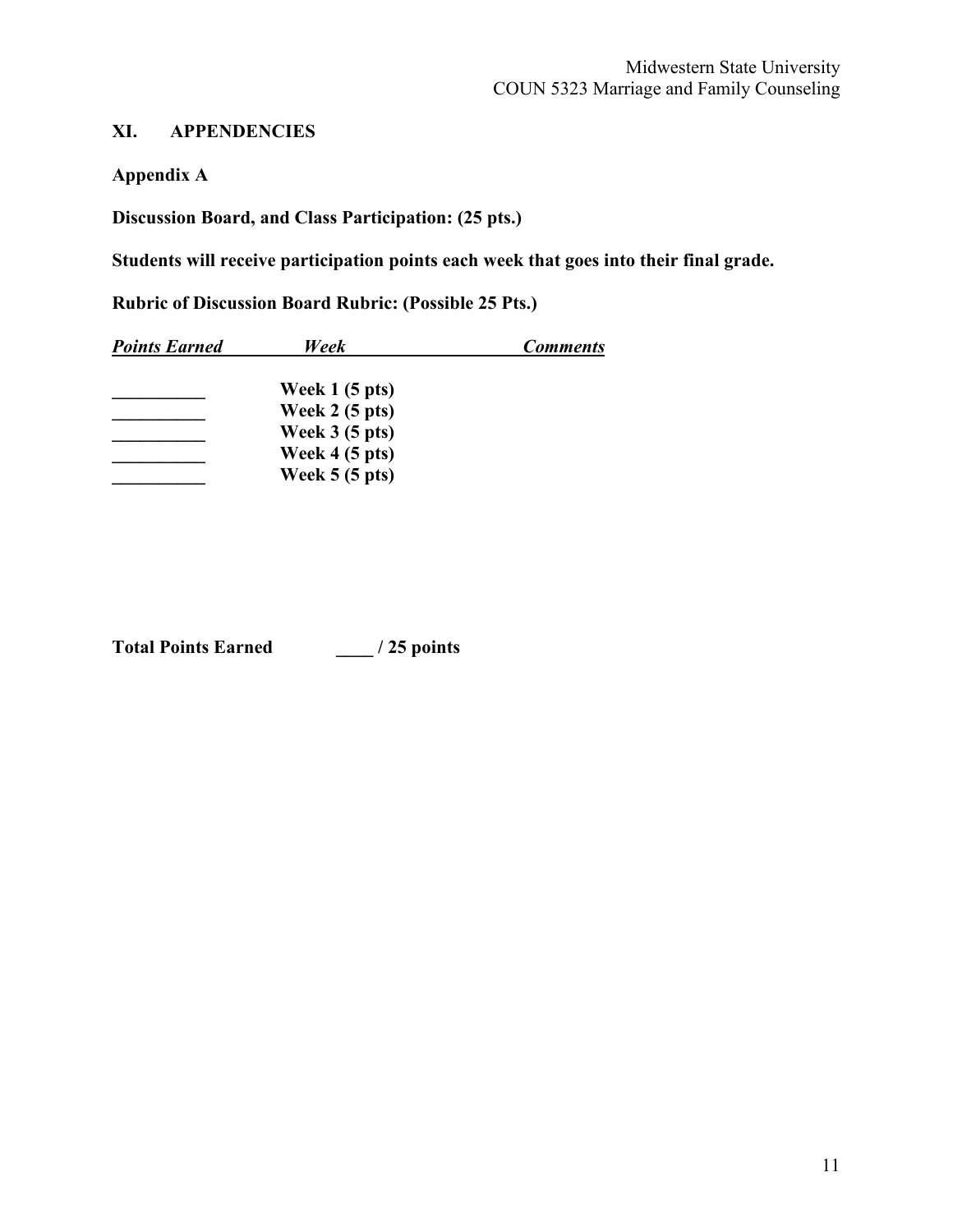# **Appendix B**

**History of Marriage and Family Counseling Paper**: **(20 pts.)** Students will write an academic paper regarding the history of marriage and family counseling. Students will address the following areas within the paper, introduction to the assignment, history of marriage and family counseling, multicultural considerations, professional organizations within marriage and family counseling, and ethics for marriage and family counseling. Students will utilize the outline located within Appendix B as well as the template located within D2L shell. Students will write their paper in APA 7 formatting, using appropriate grammar, and academic writing. **(See Appendix B for Rubric). 2.1.f, 2.2.a, 2.2.c, 2.3.a, 2.5.a, 2.5.h, 5c.1.b, 5c.2.j, 5c.2.k, 5c.2.l, and 5c.3.e.**

**APA 7 Cover Page Introduction to the Assignment History of Marriage and Family Counseling Multicultural Considerations Professional Organizations Ethics in Marriage and Family Counseling APA 7 References**

#### **Use the template located within D2L.**

| Criteria                                                                                    | $\mathbf{1}$                                                                                                                                                                                                 | $\mathbf{2}$                                                                                                                                           | 3                                                                                                                                                                                                                                               |                                                                                                                                                                                                                                                | Pts |
|---------------------------------------------------------------------------------------------|--------------------------------------------------------------------------------------------------------------------------------------------------------------------------------------------------------------|--------------------------------------------------------------------------------------------------------------------------------------------------------|-------------------------------------------------------------------------------------------------------------------------------------------------------------------------------------------------------------------------------------------------|------------------------------------------------------------------------------------------------------------------------------------------------------------------------------------------------------------------------------------------------|-----|
|                                                                                             | <b>Improvement Needed</b>                                                                                                                                                                                    | Developing                                                                                                                                             | Proficient                                                                                                                                                                                                                                      | Accomplished                                                                                                                                                                                                                                   |     |
| Introduction to the<br>Assignment                                                           | Student does not write an<br>introduction to the<br>assignment section.                                                                                                                                      | Student vaguely writes an<br>introduction to the assignment<br>section.                                                                                | Student appropriately writes<br>an introduction to the<br>assignment section.                                                                                                                                                                   | Student exceptionally writes an<br>introduction to the assignment section.                                                                                                                                                                     |     |
| <b>History of Marriage and</b><br><b>Family Counseling</b>                                  | Student inaccurately<br>describes history of<br>marriage and family<br>counseling. Student does not<br>use academic resources to<br>back up ideas. Student does<br>not use appropriate in-text<br>citations. | Student appropriately describes<br>history of marriage and family<br>counseling, but lacks academic<br>resources, or appropriate in-text<br>citations. | Student appropriately<br>describes history of marriage<br>and family counseling, and<br>utilizes academic resources,<br>or appropriate in-text<br>citations. Has some academic<br>writing, grammatical, or<br>APA errors within the<br>section. | Student exceptionally describes history of<br>marriage and family counseling, and<br>utilizes academic resources, or<br>appropriate in-text citations. Has little to<br>no academic writing, grammatical, or<br>APA errors within the section. |     |
| <b>Multicultural Considerations</b><br>when Utilizing Marriage and<br><b>Family Therapy</b> | Student inaccurately<br>describes multicultural<br>considerations. Student does<br>not use academic resources<br>to back up ideas. Student<br>does not use appropriate in-<br>text citations.                | Student appropriately describes<br>multicultural considerations, but<br>lacks academic resources, or<br>appropriate in-text citations.                 | Student appropriately<br>describes multicultural<br>considerations, and utilizes<br>academic resources, or<br>appropriate in-text citations.<br>Has some academic writing,<br>grammatical, or APA errors<br>within the section.                 | Student exceptionally describes<br>multicultural considerations, and utilizes<br>academic resources, or appropriate in-text<br>citations. Has little to no academic<br>writing, grammatical, or APA errors<br>within the section.              |     |
| <b>Professional Organizations</b><br>within Marriage and Family<br>Counseling               | Student inaccurately<br>describes professional<br>organizations. Student does<br>not use academic resources<br>to back up ideas. Student<br>does not use appropriate in-<br>text citations.                  | Student appropriately describes<br>professional organizations, but<br>lacks academic resources, or<br>appropriate in-text citations.                   | Student appropriately<br>describes professional<br>organizations, and utilizes<br>academic resources, or<br>appropriate in-text citations.<br>Has some academic writing,<br>grammatical, or APA errors<br>within the section.                   | Student exceptionally describes<br>professional organizations, and utilizes<br>academic resources, or appropriate in-text<br>citations. Has little to no academic<br>writing, grammatical, or APA errors<br>within the section.                |     |
| <b>Ethics in Marriage and Family</b><br>Counseling                                          | Student inaccurately<br>describes ethics in marriage<br>and family counseling.<br>Student does not use<br>academic resources to back<br>up ideas. Student does not<br>use appropriate in-text<br>citations.  | Student appropriately describes<br>ethics in marriage and family<br>counseling, but lacks academic<br>resources, or appropriate in-text<br>citations.  | Student appropriately<br>describes ethics in marriage<br>and family counseling, and<br>utilizes academic resources.<br>or appropriate in-text<br>citations. Has some academic<br>writing, grammatical, or<br>APA errors within the<br>section.  | Student exceptionally describes ethics in<br>marriage and family counseling, and<br>utilizes academic resources, or<br>appropriate in-text citations. Has little to<br>no academic writing, grammatical, or<br>APA errors within the section.  |     |
| Total points out of 20                                                                      |                                                                                                                                                                                                              |                                                                                                                                                        |                                                                                                                                                                                                                                                 |                                                                                                                                                                                                                                                |     |

#### **History of Marriage and Family Counseling Paper Rubric: (20 pts.)**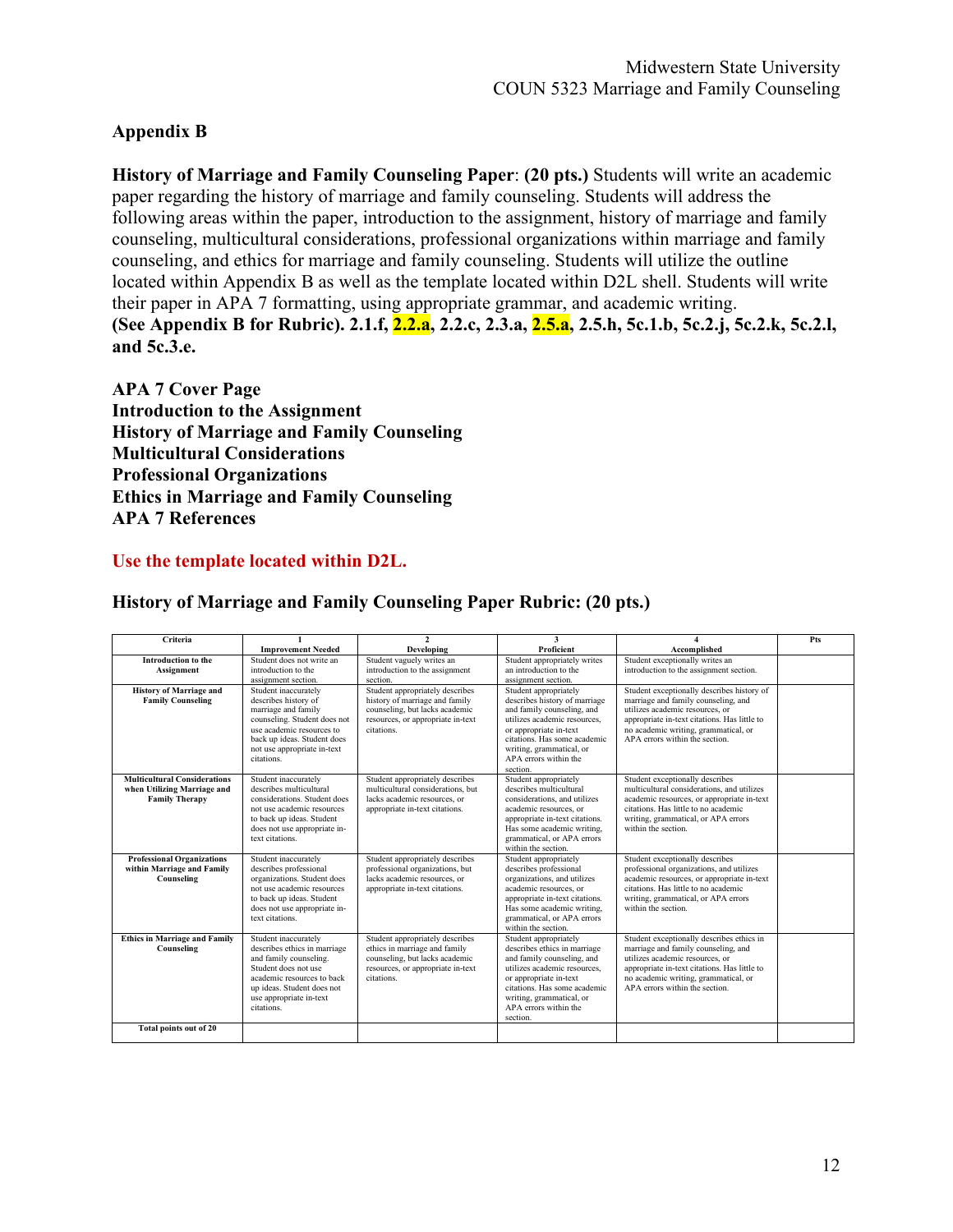# **Appendix C**

**Conceptualizing a Client through Marriage and Family Theory: (20 pts.)** Students will create a PowerPoint to discuss conceptualizing a marriage or family client through the theory of their choice. Students will choose one of the theories within chapters seven through 16 of their textbook. Students will utilize a fictional marriage or family client for this assignment. Students may use fictional characters from a book, tv show, or movie. Students will give a brief summary of their fictional client of choice. Students will the PowerPoint template located within D2L and the outline within Appendix C. Students will write about their client of choice, theory of choice, multicultural and cultural factors, treatment and intervention, and advocacy (**See Appendix D for Rubric). 2.2.a, 2.2.c, 2.3.a, 2.5.a, 2.5.h, 5c.1.b, 5c.2.j, and 5c.3.e.**

**First Slide Cover Page Marriage or Family Client Theory of Choice Multicultural and Cultural Factors Treatment and Intervention Advocacy Last Slide References**

### **Use the PowerPoint template located within D2L.**

| Criteria                                            | 1<br><b>Improvement Needed</b>                                                                                                                                                                               | $\mathbf{2}$<br>Developing                                                                                                                             | 3<br>Proficient                                                                                                                                                                                                                                 | 4<br>Accomplished                                                                                                                                                                                                                              | Pts |
|-----------------------------------------------------|--------------------------------------------------------------------------------------------------------------------------------------------------------------------------------------------------------------|--------------------------------------------------------------------------------------------------------------------------------------------------------|-------------------------------------------------------------------------------------------------------------------------------------------------------------------------------------------------------------------------------------------------|------------------------------------------------------------------------------------------------------------------------------------------------------------------------------------------------------------------------------------------------|-----|
| <b>Marriage and Family Client</b>                   | Student does not summarize<br>the marriage and family<br>client of choice.                                                                                                                                   | Student vaguely summarizes the<br>marriage and family client of<br>choice.                                                                             | Student appropriate<br>summarizes the marriage and<br>family client of choice, and<br>utilizes academic resources.<br>or appropriate in-text<br>citations. Has some academic<br>writing, grammatical, or<br>APA errors within the<br>section.   | Student exceptionally summarizes the<br>marriage and family client of choice, and<br>utilizes academic resources, or<br>appropriate in-text citations. Has little to<br>no academic writing, grammatical, or<br>APA errors within the section. |     |
| <b>Theory of Choice</b>                             | Student inaccurately<br>describes the theory of<br>choice. Student does not use<br>academic resources to back<br>up ideas. Student does not<br>use appropriate in-text<br>citations.                         | Student appropriately describes the<br>theory of choice, but lacks<br>academic resources, or appropriate<br>in-text citations.                         | Student appropriately<br>describes the theory of<br>choice, and utilizes academic<br>resources, or appropriate in-<br>text citations. Has some<br>academic writing,<br>grammatical, or APA errors<br>within the section.                        | Student exceptionally describes the<br>theory of choice, and utilizes academic<br>resources, or appropriate in-text citations.<br>Has little to no academic writing,<br>grammatical, or APA errors within the<br>section.                      |     |
| <b>Multicultural and Cultural</b><br><b>Factors</b> | Student inaccurately<br>describes the multicultural<br>and cultural factors. Student<br>does not use academic<br>resources to back up ideas.<br>Student does not use<br>appropriate in-text citations.       | Student appropriately describes the<br>multicultural and cultural factors.<br>but lacks academic resources, or<br>appropriate in-text citations.       | Student appropriately<br>describes the multicultural<br>and cultural factors, and<br>utilizes academic resources.<br>or appropriate in-text<br>citations. Has some academic<br>writing, grammatical, or<br>APA errors within the<br>section.    | Student exceptionally describes the<br>multicultural and cultural factors, and<br>utilizes academic resources, or<br>appropriate in-text citations. Has little to<br>no academic writing, grammatical, or<br>APA errors within the section.    |     |
| <b>Treatment and Intervention</b>                   | Student inaccurately<br>describes the treatment and<br>intervention strategies.<br>Student does not use<br>academic resources to back<br>up ideas. Student does not<br>use appropriate in-text<br>citations. | Student appropriately describes the<br>treatment and intervention<br>strategies, but lacks academic<br>resources, or appropriate in-text<br>citations. | Student appropriately<br>describes the treatment and<br>intervention strategies, and<br>utilizes academic resources,<br>or appropriate in-text<br>citations. Has some academic<br>writing, grammatical, or<br>APA errors within the<br>section. | Student exceptionally describes the<br>treatment and intervention strategies, and<br>utilizes academic resources, or<br>appropriate in-text citations. Has little to<br>no academic writing, grammatical, or<br>APA errors within the section. |     |
| Advocacy                                            | Student inaccurately<br>describes utilizing<br>advocacy. Student does not<br>use academic resources to<br>back up ideas. Student does<br>not use appropriate in-text<br>citations.                           | Student appropriately describes<br>utilizing advocacy, but lacks<br>academic resources, or appropriate<br>in-text citations.                           | Student appropriately<br>describes utilizing advocacy,<br>and utilizes academic<br>resources, or appropriate in-<br>text citations. Has some<br>academic writing,<br>grammatical, or APA errors<br>within the section.                          | Student exceptionally describes utilizing<br>advocacy, and utilizes academic<br>resources, or appropriate in-text citations.<br>Has little to no academic writing,<br>grammatical, or APA errors within the<br>section.                        |     |
| Total points out of 20                              |                                                                                                                                                                                                              |                                                                                                                                                        |                                                                                                                                                                                                                                                 |                                                                                                                                                                                                                                                |     |

#### **Conceptualizing a Client through Marriage and Family Theory Rubric (Possible 20 Pts)**